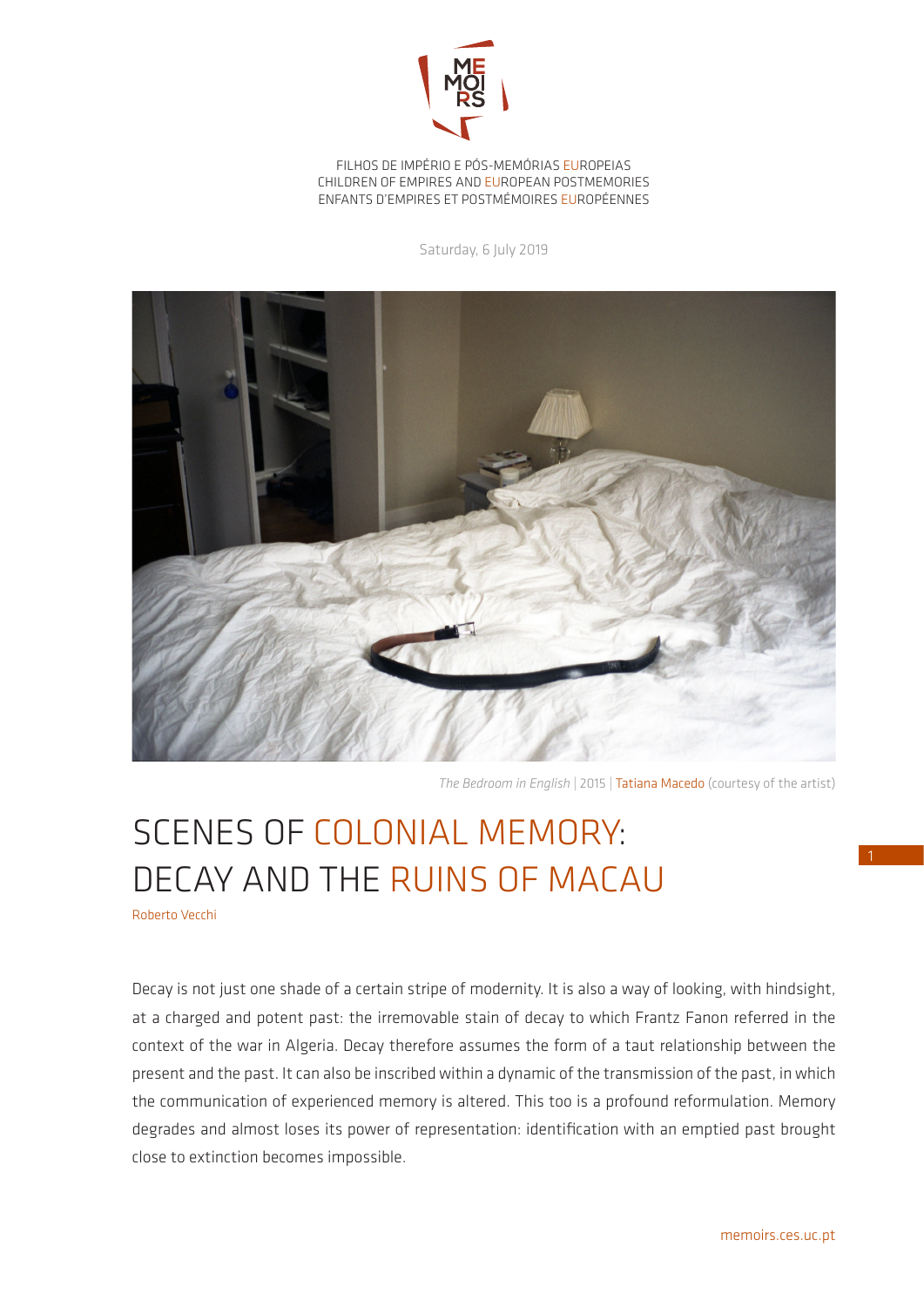

Ivo M. Ferreira, director of 2016's *Cartas da guerra*, is particularly attuned to the theme of the problematic memory of Portuguese colonialism. His new film, *Hotel Império* (1) has profound decay in Macau as its backdrop. The film, coproduced between Portugal and China, presents an acute conflict between temporalities, cultures, spaces and languages. The idealization of a Sino-Portuguese interculturality, embedded in a profound exchange between the two cultures, disintegrates. But the film exposes, above all, a mute conflict between generations which exist on autonomous and irreducible planes.

At stake is the destiny – we cannot say the future – of a decrepit hotel belonging to a sick old Portuguese man. Its guests are the marginalized of the city. The protagonist is Maria, the daughter of the owner, who tries to save the remains of the structure: the controversial, familial residue of the past. She leaves no stone unturned in her efforts, even putting herself up for sale. The hotel is situated in the Chinese part of the city. It gathers a microcosm of the social world, precisely captured by a director attending closely to light and shade, and an aesthetics dominated by the nocturnal. The popular world – gravely threatened by property speculation – is revealed through fine details.

Beyond the name itself of the hotel – Império [Empire] – what is interesting is to account for the allegory suggested between the idea of Portugal's colonial past (that in Asia ephemerally and precociously constituted an empire) and the present represented by the ruins of an improbable imperial building on the brink of ruin. The play of allegorical details put forward in the film's images is significant: the room of the father, Gustavo, houses a portrait of Camões; a Portuguese guitar lies in a corner; Maria sings fado in the famous floating casino. These are the bits of evidence – perhaps stereotypical, but powerful – which accompany the emergence of the historical allegory of the hotel/Portugal. Both are sunk in a problematic present not only in material terms, but above all in terms of ideas: one anachronistic idea. Allegories, as Walter Benjamin argued in his work on *Trauerspiels*, represent in discourse, in the realm of thought, what ruins do in the realm of the material.

Decay affects the world of objects, but also reaches into the world of ideas and narratives about the past. What ignites the plot and the overwhelming decay that dominates the film is a symbolic retreat into the past enabled by an enigmatic and mixed figure: Chu. Chu is Chinese and Portuguese, obsessed with Maria and with the hotel. In truth, this retreat is a regression. The time in which it happens is itself symbolic: exactly twenty years after the end of official Portuguese sovereignty in the Chinese territory of Macau.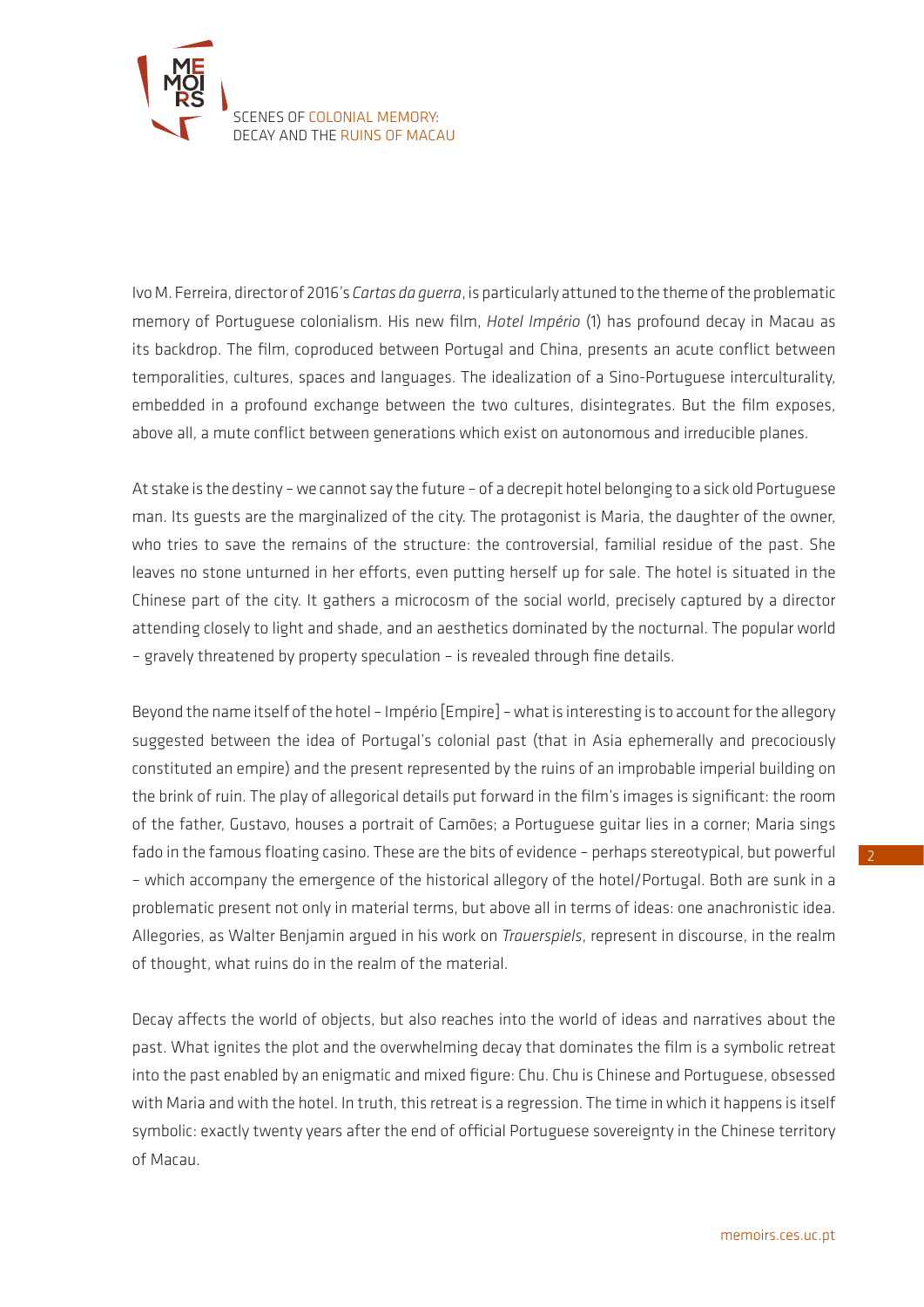

Chu conjoins traces of alterity and familiarity, of the self and the other. He is, in fact, Maria's halfbrother. He returns to claim his half of the Império. A central scene, that led to the odd classification of the film as an "exotic thriller", is the humiliating exposure and offering up of the sister's body. The scene deploys one of the characteristic traits of the film in the use of literary and cultural references. In this scene it is a reference to a somewhat similar situation in the novel *Campo de sangue* by Dulce Maria Cardoso. There are also mythological references to the classical myth of the same-but-different brothers Castor and Polux, two twins conceived by different fathers. These references thicken the plot with the tragic and the intertextual. Indeed, a certain tragic air pervades the whole structure of the film.

What is important to highlight, however, is how *Hotel Império* redefines the obstinate and irreducible problematic of the transmission of intergenerational memory within the context of decay. In the film, the conventional metaphor of inheritance is dissected in order to show its substantively concealed and subjective side, which corresponds to the differentiated attitude of those called upon to receive the (here, negative) inheritance of the past. A singular inheritance – that of the Hotel Império – produces two opposite and contradictory responses: on the one hand to secure a line of family legacy (the case of Maria); on the other to destroy that same hereditary line with a brutal *damnatio memoriae*; a vengeance from the new generation (Chu) against the old.

There is a contradiction at the heart of this. The semantic polymorphism of how memory is projected from one generation onto another means memories taken on from previous generations can realize themselves in different ways. It ellicits a conflict over the difficult and uncertain future of the remains of family memory. Fittingly for a time of decay, even as the (pessimistic) denouement unfolds, this conflict remains unresolved.

What remains of the Hotel Império, beyond an Asian allegory of Portugal? The clustered ruins of a building evoke the memory of an ancient, faded splendour which survives only in residues. But it is more an aesthetic image than a documented, known fact. Haunted ghosts survive of a house, more imagined than real, that never fully belonged in a Macau now disputing its precarious future through an iniquitous debate with a crushing and soulless modernization. The ideal conditions, then, to open up space for a pungent and inexorable nostalgia. It is destined to be the only thing to remain.